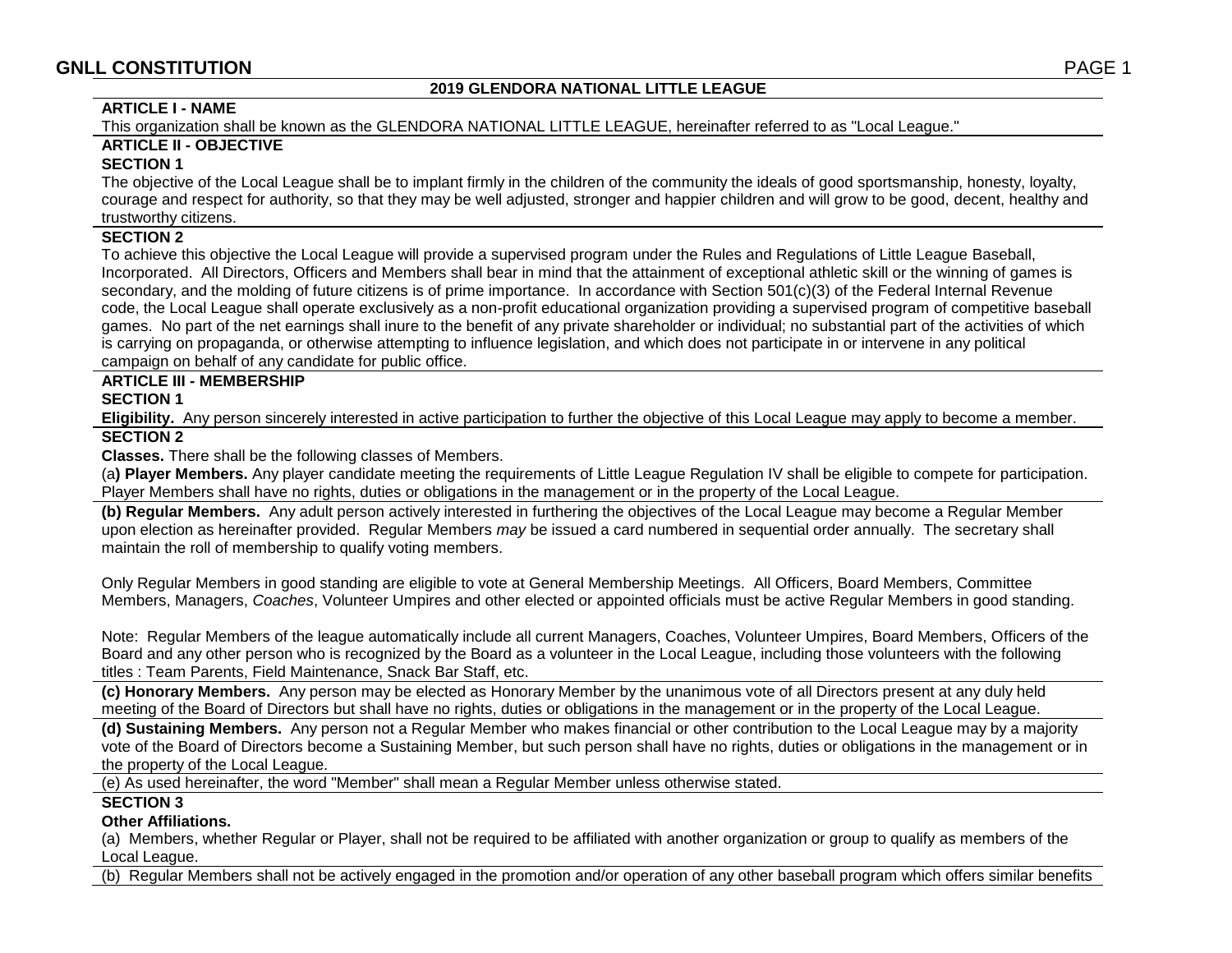and privileges to the same community, during the same timeframe as the Local League.

#### **SECTION 4**

**Suspension or Termination.** Membership may be terminated by resignation or action of the Board of Directors.

**(a)** The Board of Directors, by a two-thirds vote of those present at any duly constituted *Board* meeting, shall have the authority to discipline or suspend or terminate the membership of any Member of any class, *including managers and coaches*, when the conduct of such person is considered detrimental to the best interest of the Local League and/or Little League Baseball.

The Member involved shall be notified of such meeting, informed of the general nature of the charges, and given an opportunity to appear at the meeting to answer such charges.

The Member involved shall be notified that any combination of three (3) disciplinary actions and/or suspensions will result in automatic termination.

**(b)** The Board of Directors shall, for any case against a Player Member, give notice to the manager of the team for which the player is a Player Member. Said manager shall appear, in the capacity of an adviser, with the player before the Board of Directors or a duly appointed committee of the Board of Directors. The player's parent(s) or legal guardian(s) may also be present.The Board of Directors shall have full power to suspend or revoke such player's right to future participation by two-thirds vote of those present at any duly constituted meeting (quorum is required).

*(c)* Membership on the Board of Directors may be terminated after two (2) consecutive, unexcused absences from regularly scheduled board meetings under Article III, Section 4(a) and Article VI, Section 8.

# **ARTICLE IV -** *GENERAL MEMBERSHIP* **MEETINGS**

**SECTION 1**

**Definition.** A General Membership Meeting is any meeting of the membership of the league (including Special General Membership Meetings, Section 7). A minimum of one per year (Annual Meeting, see Section 6) is required.

#### **SECTION 2**

**Notice of Meeting.** Notice of each meeting of the Members shall be mailed or otherwise delivered to each Member at the last recorded address, or by *electronic or personal notice* at least *three (3)* days in advance *thereof* setting forth the place, time and purpose of the meeting; *or* in lieu thereof, notice may be given in such form as may be authorized by the Members, from time to time, at a regularly convened meeting.

# **SECTION 3**

**Quorum.** The presence in person or by proxy of one-third of the Members shall be necessary to constitute a quorum.

# **SECTION 4**

**Voting.** Only active Regular Members in good standing shall be entitled to make motions and vote at General Membership Meetings. Voting will be conducted by a show of hands or by sealed ballot when a motion is passed to do so. The Board of Directors may invite, admit and recognize guests for presentations or comments during General Membership Meetings. (Those eligible to take part at meetings of the Board of Directors are described in Article III, Section 2b).

## **SECTION 5**

**Absentee Ballot.** For the expressed purpose of accommodating a Regular Member in good Standing who cannot be in attendance at the Annual Meeting, or any General Membership Meeting at which new Board members will be elected, an absentee ballot may be requested and obtained from the Secretary of the League. The absentee ballot shall be properly completed, signed and returned in a sealed envelope to the Secretary prior to the date of the election. The Secretary shall present all absentee ballots to the Election Chairman (appointed at the meeting) on the date of the meeting, prior to the voting portion of the election process.

## **SECTION 6**

**Annual Meeting of the Members.** The Annual Meeting of the Members of the Local League shall be held on the closing day of the playing season of each year, or by September 30 of the current year, for the purpose of electing new Members, electing the Board of Directors, receiving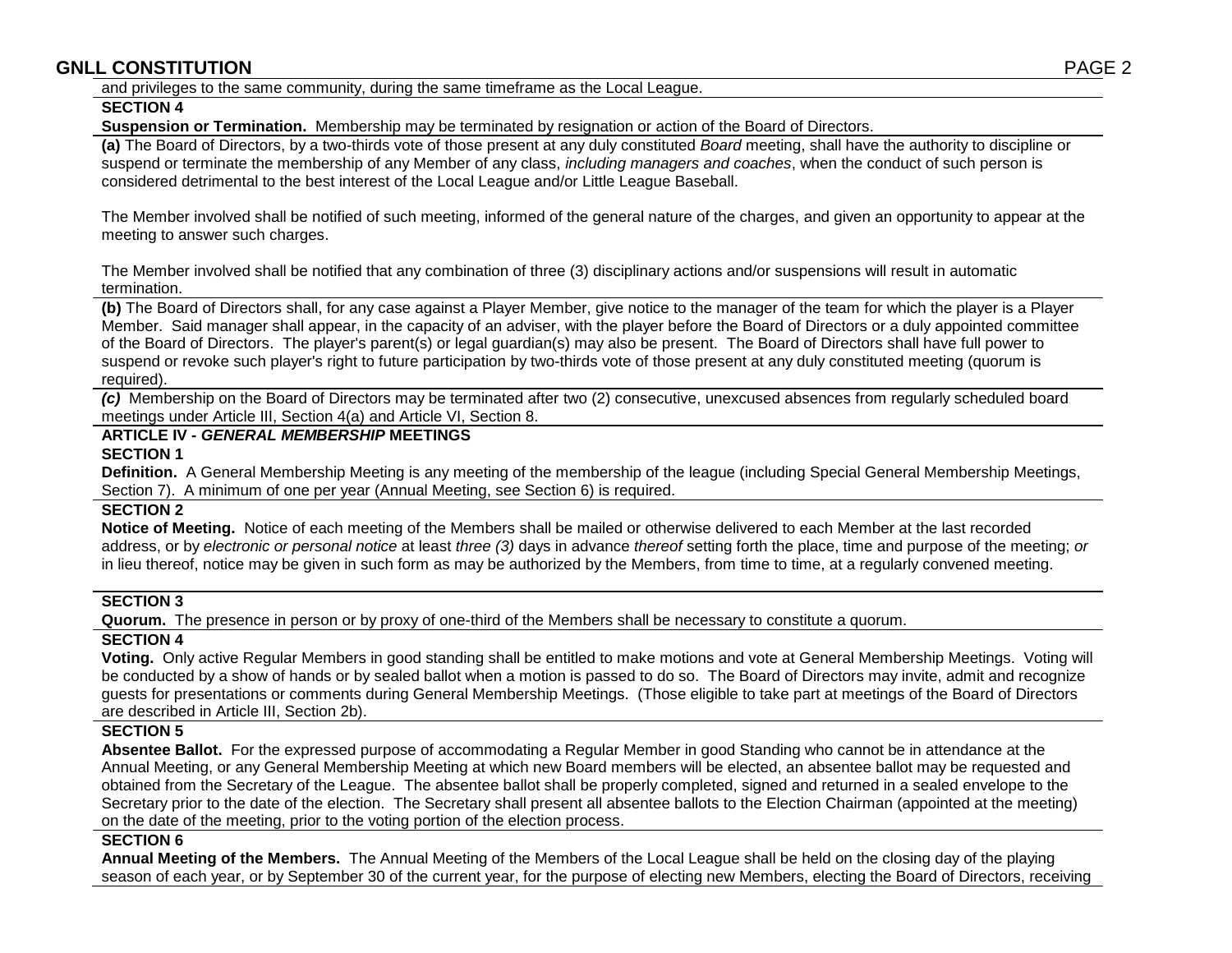reports, reviewing the Constitution, appointing committees, and for the transaction of such business as many properly come before the meeting. **(a)** The Membership shall receive at the Annual Meeting of the Members of the Local League a report, verified by the President and Treasurer,

or by a majority of the Directors, showing:

**(1)** The condition of the Local League, to be presented by the President or his/her designate;

**(2)** A general summary of funds received and expended by the local league for the previous year, the amount of funds currently in possession of the local league, and the name of the financial institution in which such funds are maintained;

**(3)** The whole amount of real and personal property owned by the Local League, where located and where and how invested;

**(4)** For the year immediately preceding, the amount and nature of the property acquired, with the date of the report and the manner of the acquisition, the amount applied, appropriated or expended, and the purposes, objects or persons to or for which such applications, appropriations or expenditures have been made;

**(5)** The names of the person who have been admitted to regular membership in the Local League during such year. This report shall be filed with the records of the Local League and entered in the minutes of the proceedings of the Annual Meeting. A copy of such report shall be forwarded to Little League Headquarters.

**(b)** At the Annual Meeting, the Members shall review the slate of candidates for the Board of Directors proposed by the Nominating Committee and shall vote on such.

# **SECTION 7**

**Special Meetings.** Special meetings of the Members may be called by the Board of Directors or by the Secretary or President at their discretion. Upon the written request of ten (10*)* Members, the President shall call a special meeting to consider a specific subject. No business other than that specified in the notice of the meeting shall be transacted at any special meeting of the Members. Such Special General Membership Meeting shall be scheduled to take place not less than three 3 days after the request is received by the President or Secretary*.*

## **SECTION 8**

**Rules of Order.** Roberts Rules of Order shall govern the proceedings of all meetings, except where same conflicts with the Constitution or Bylaws of the Local League.

#### **ARTICLE V - BOARD OF DIRECTORS SECTION 1**

**Board and Number.** The management of the property and affairs of the Local League shall be vested in the Board of Directors.

The number of Directors shall not be less than six (6). The Board of Directors shall be elected at the Annual Meeting.

# **SECTION 2**

**Annual Election,** The Board of Directors shall be elected at the Annual Meeting of the Members; see Article IV, Section 6 (b).

# **SECTION 3, Term of Office**

The Board of Directors shall assume the performance of its duties on October 1. The Board's term of office shall continue until September 30 of the year following their election.

# **SECTION 4**

**Required Members.** The Officers of the Board of Directors shall include, at a minimum, the President, Vice President, Treasurer, Secretary, Player Agent, and a Safety Officer

# **SECTION 5**

**Increase in Number.** The number of Board of Directors, as elected in Article V, Section 2, may be increased by a two-thirds (2/3) vote of the Board of Directors. If the number is increased, the additional Directors may be elected at the meeting at which the increase is voted, or at any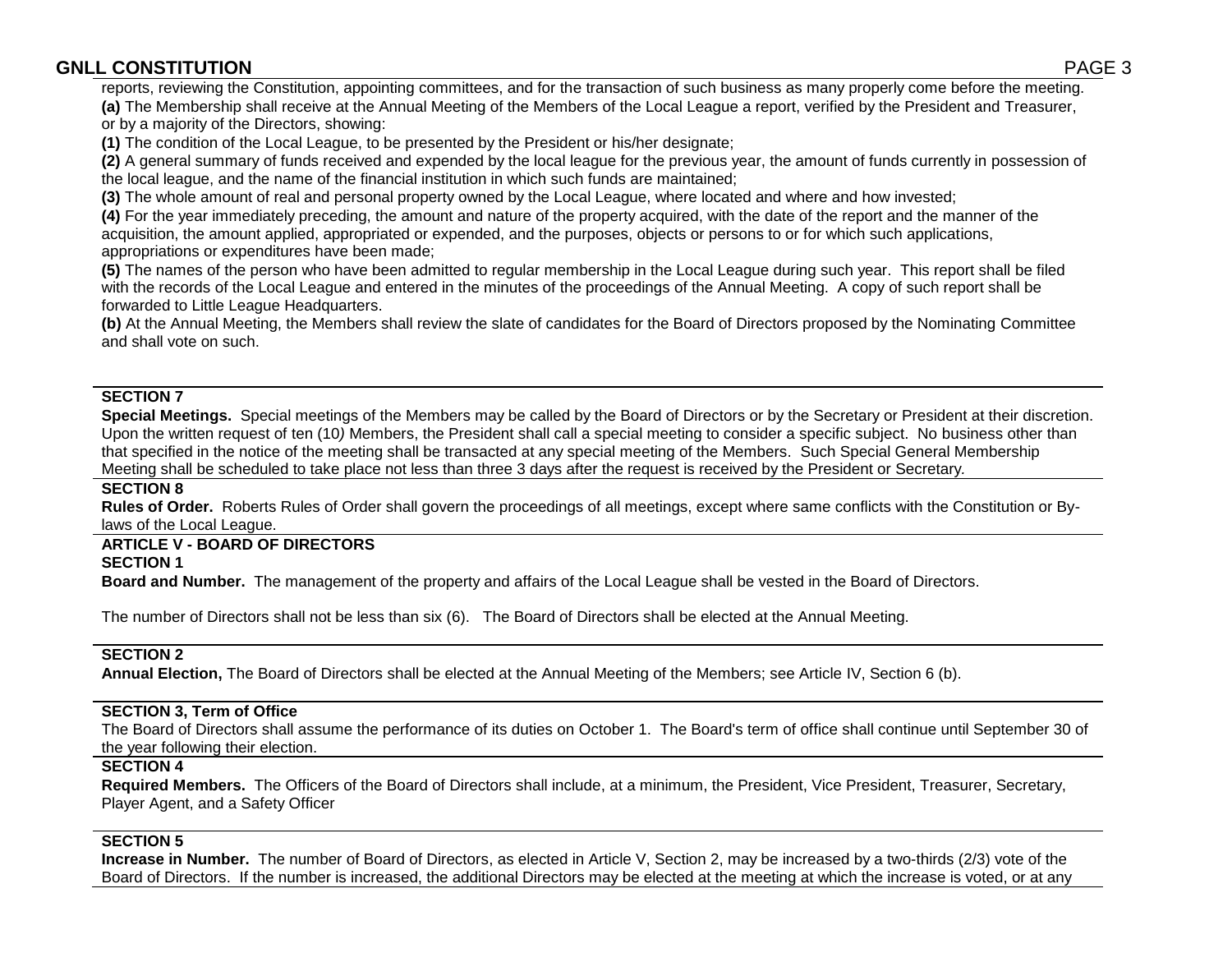subsequent General Membership Meeting.

### **SECTION 6**

**Vacancies.** If any vacancy occurs in the Board of Directors, by death, resignation or otherwise, it may be filled by a majority vote of the remaining Directors at any regular meeting or at any special meeting called for that purpose.

#### **SECTION 7**

**Meetings, Notice and Quorum.** Regular meetings of the Board of Directors shall be held immediately following the annual *election* and on such days thereafter as shall be determined by the Board, but will meet at a minimum of once per month starting after the Board's term of office begins.

(a) The President or the Secretary may, whenever any of them deems it advisable, and the Secretary shall, at the request in writing of five (5) Directors, issue a call for a special meeting of the Board. In the case of special meetings, such notice shall include the purpose of the meeting and no matters not so stated may be acted upon at the meeting.

(b) Notice of each meeting shall be given by the Secretary to each Director by mail at least three (3) days before the time appointed for the meeting to the last recorded address of each Director, or electronic or personal notice twenty-four hours preceding the meeting*.*

(c) A minimum of ten (10) or one-third (1/3), whichever is lesser, of the members of the Board of Directors shall constitute a quorum for the transaction of business.

# **SECTION 8**

## **Duties and Powers.**

The Board of Directors shall have the power to appoint such standing committees as it shall determine and to delegate such powers to them as the Board shall deem advisable and which it may properly delegate.

The Board may adopt such rules and regulations for the conduct of its meetings and the management of the Local League as it may deem proper.

The Board shall have the power to discipline, suspend or remove any Director or Officer or Committee Member of the Local League in accordance with the procedure set forth in Article III, Section 4 (a).

## **ARTICLE VI - DUTIES AND POWERS OF THE BOARD SECTION 1**

**Appointments.** The Board of Directors may appoint such other officers or agents as it may deem necessary or desirable, and may prescribe the powers and duties of each. Appointed officer or agents shall have no vote on actions taken by the Board of Directors unless such individuals have been elected to the Board by the membership method described in Article V, Section 2 or Article V, Section 6*.*

#### **SECTION 2**

**The President.** The President shall:

- (a) Conduct the affairs of the Local League and execute the policies established by the Board of Directors.
- (b) Present a report of the condition of the Local League at the annual meeting.
- (c) Communicate to the Board of Directors, such matters as deemed appropriate, and make such suggestions as may tend to promote the welfare of the Local League.

(d) Be responsible for the conduct of the Local League in strict conformity to the policies, principles, Rules and Regulations of Little League Baseball Incorporate, as agreed to under the conditions of charter issued the Local League by that organization.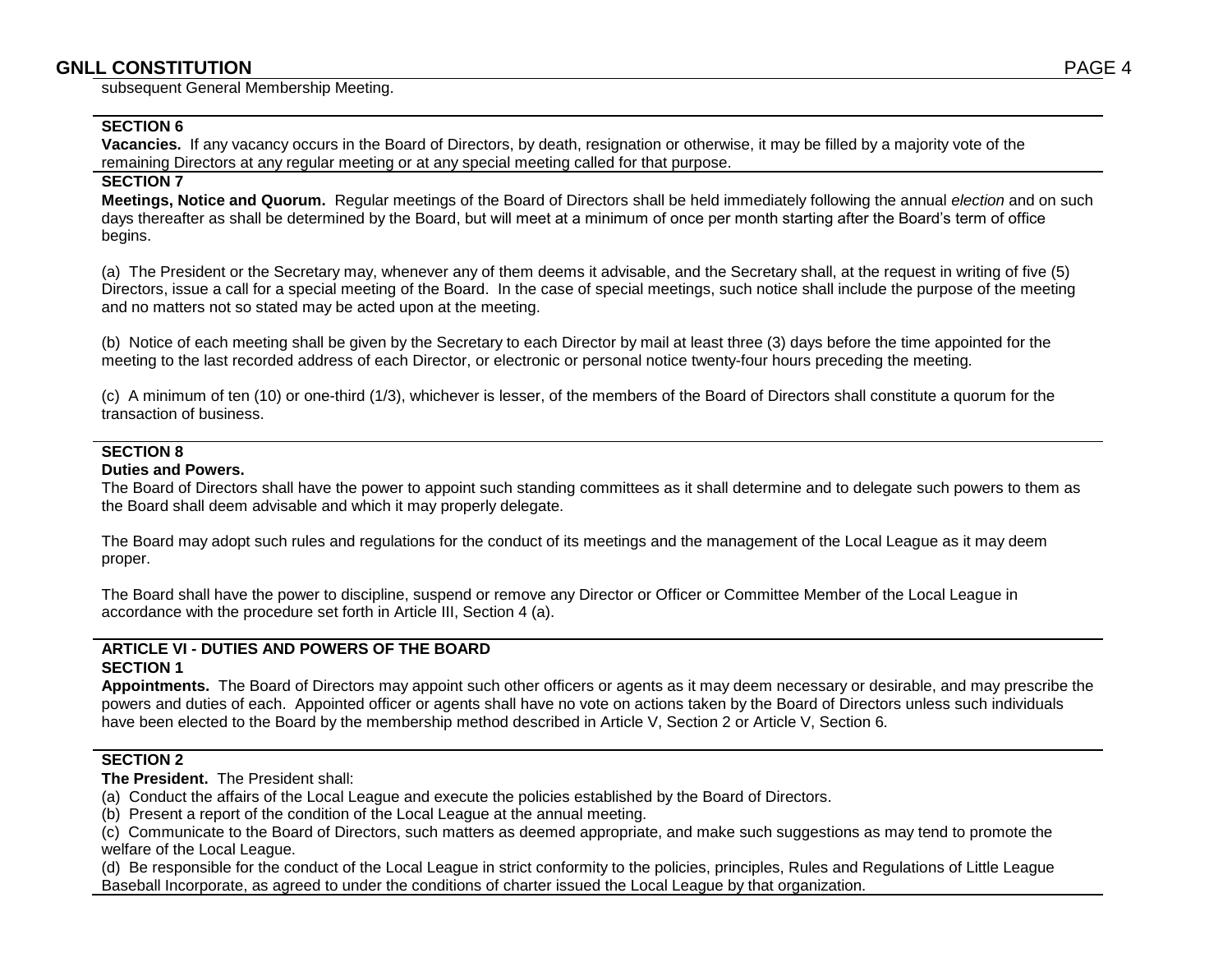(e) Designate in writing, other officers if necessary, to have power to make and execute for/and in the name of the Local League such contracts and leases as may have received prior approval of the Board.

(f) Investigate complaints, irregularities and conditions detrimental to the Local League and report thereon to the Board or Executive Committee as circumstances warrant.

(g) Prepare and submit an annual budget to the Board of Directors and be responsible for the proper execution thereof.

(h) With the assistance of the Player Agent, examine the application and support proof-of-age documents of every player candidate and certify to residence and age eligibility before the player may be accepted for tryouts and selection.

# **SECTION 3**

**Vice President.** The Vice President shall:

(a) Perform the duties of the President in the absence or disability of the President, provided he or she is authorized by the President or Board so to act. When so acting, the Vice President shall have all the powers of that office.

(b) Perform such duties as from time to time may be assigned by the Board of Directors or by the President. (c) The Executive Vice President shall assume the duties of the President, and in the absence of the Executive Vice President, the other Vice Presidents shall assume the duties of President in the following priority order: Major Vice President, AAA Vice President, AA Vice President, A Vice President or Tee Ball Vice President.

# **SECTION 4**

**Secretary.** The secretary shall:

(a) Be responsible for recording the activities of the Local League and maintain appropriate files, mailing lists and necessary records.

(b) Perform such duties as are herein specifically set forth, in addition to such other duties as are customarily incident to the office of Secretary or as may be assigned by the Board of Directors.

(c) Maintain a list of all Regular, Sustaining and Honorary Members, Directors and committee members and give notice of all meetings of the Local League, the Board of Directors and Committees.

(d) Keep the minutes of the meetings of the Members, the Board of Directors and the Executive Committee, and cause them to be recorded in a book kept for that purpose.

(e) Shall conduct all correspondence not otherwise specifically delegated in connection with said meetings and shall be responsible for carrying out all orders, votes and resolutions not otherwise committed.

(f) Notify Members, Directors, Officers and committee members of their election or appointment.

# **SECTION 5**

**Treasurer.** The Treasurer shall:

(a) Perform such duties as are herein set forth and such other duties as are customarily incident to the Office of Treasurer or may be assigned by the Board of Directors.

(b) Receive all moneys and securities, and deposit same in a depository approved by the Board of Directors.

(c) Keep records for the receipt and disbursement of all moneys and securities of the Local League approve all payments from allotted funds and draw checks therefore in agreement with policies established in advance of such actions by the Board of Directors*.* 

(d) Prepare an annual budget, under the direction of the President, for submission to the Board of Directors at the Annual Meeting.

*(e) Prepare an annual financial report,* under the direction of the President, for submission to the Membership and Board of Directors at the

Annual Meeting, and to Little League Headquarters.

# **SECTION 6**

**Player Agent.** The Player Agent shall:

- (a) Record all player transactions and maintain an accurate and up-to-date record thereof.
- (b) Receive and review applications for player candidates and assist the President in checking residence and age eligibility.
- (c) Conduct the player auction or draft and all other player transaction or selection meetings.

(d) Prepare the Player Agent's list.

(e) Prepare for the President's signature and submission to Little League Headquarters, team rosters, including players' claimed, and the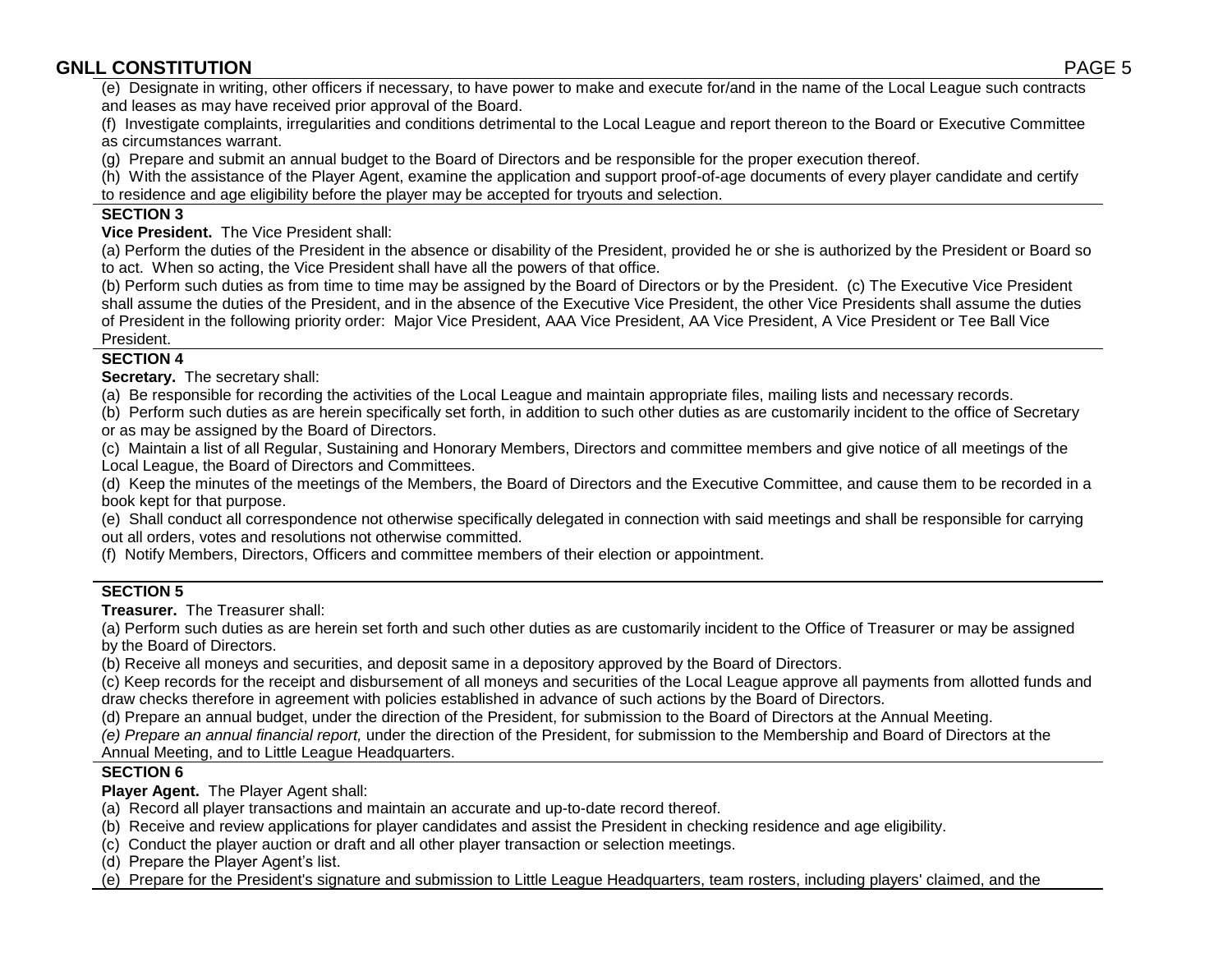tournament team eligibility affidavit.

- (f) Notify Little League Headquarters of any subsequent player replacements or trades.
- *(g)* Serve on all Protest Committee hearings for the Local League.

# *SECTION 7*

**Safety Officer.** The Safety Officer shall:

(a) Be responsible to create awareness, through education and information, of the opportunities to provide a safer environment for youngsters and all participants of Little League Baseball.

(b) Develop and implement a plan for increasing safety of activities, equipment and facilities through education, compliance and reporting.

**NOTE:** In order to implement a safety plan using education, compliance and reporting, the following suggestions may be utilized by the Safety Officer:

(1) Education - Should facilitate meetings and distribute information among participants including players, managers, coaches, umpires, league officials, parents, guardians and other volunteers.

(2) Compliance - Should promote safety compliance leadership by increasing awareness of the safety opportunities that arise from these responsibilities.

(3) Reporting - Define a process to assure that incidents are recorded, information is sent to league/district and national offices, and follow-up information on medical and other data is forwarded as available.

# **ARTICLE VII - OTHER COMMITTEES**

## **SECTION 1**

**Finance Committee.** The Board of Directors may appoint a Finance Committee consisting of not less than five (5) Directors. The President, Treasurer, Sponsorship Coordinator shall be an ex-officio member of the Committee. The Committee shall investigate ways and means of financing the Local League including team sponsorships and submit recommendations.

# **SECTION 2**

**Building and Property Committee.** The Board of Directors may appoint a Building and Property Committee consisting of not less than three (3) Directors. The Committee shall investigate and recommend plans or development, including ways and means, the latter in cooperation with the Finance Committee. It shall be responsible for repair and improvement recommendations, other than normal maintenance, and supervise the performance of approved projects.

# **SECTION 3**

**Managers Committee.** The Board of Directors shall appoint a Managers Committee consisting of *the Local League President, the Player Agent, The Division Vice Presidents, and three (3) other Directors.*

The Committee shall interview and investigate prospective managers and coaches, including those for the AAA Division, AA *Division,* A Division and Tee Ball Division, and recommend acceptable candidates to the Board. The Board of Directors shall consider *the recommendations of the Managers Committee.* The Board of Directors will vote on all manager and coaching candidates, and a majority vote of the board is required to approve any such candidate.

It shall, during the playing season, observe the conduct of the managers and coaches and report its findings to the President of the Local League.

It shall, at the request of the President or Board of Directors, investigate complaints concerning managers and coaches and make a report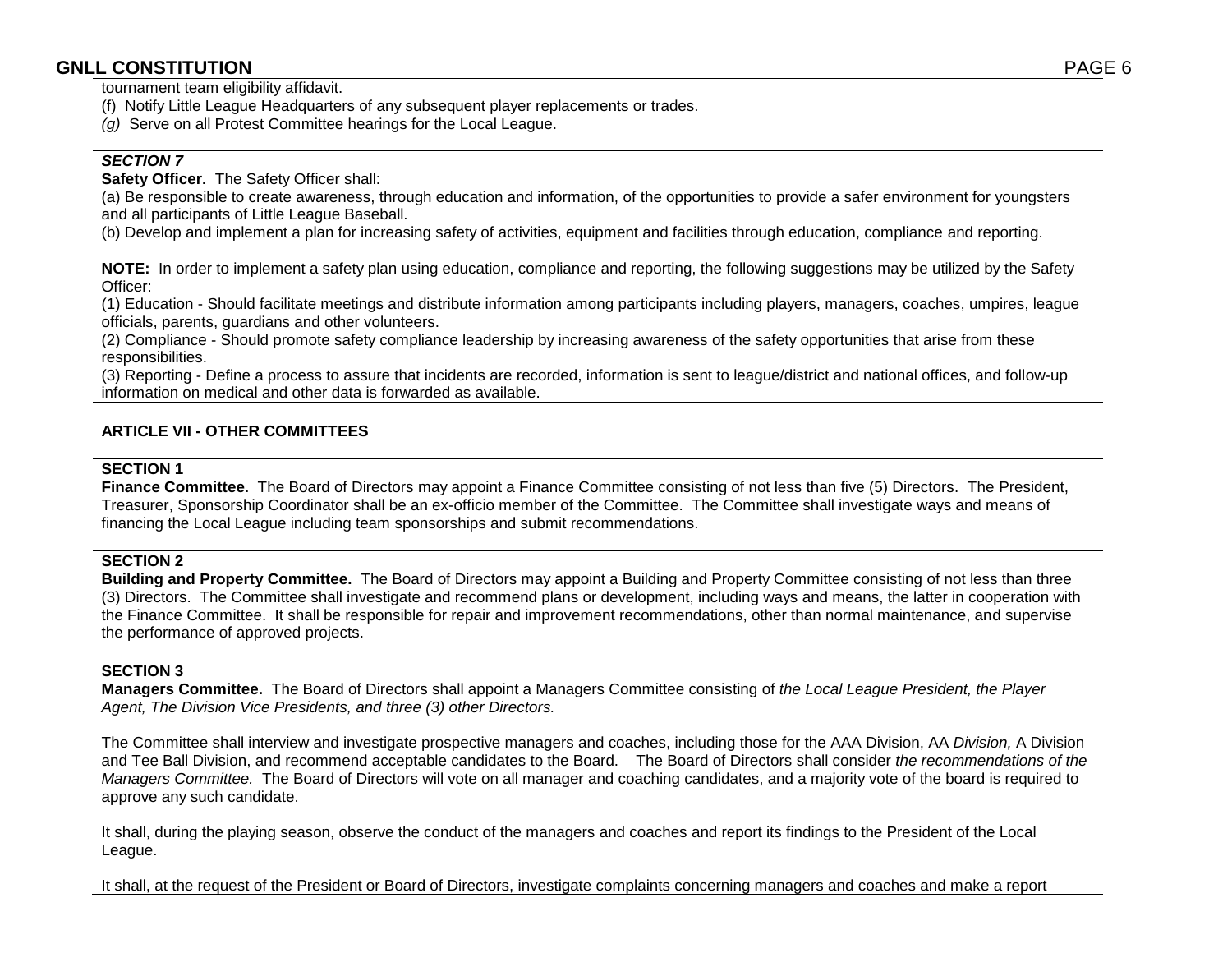thereof to the President or Board of Directors as the case may be.

# **ARTICLE VIII- AFFILIATION**

# **SECTION 1**

**Charter.** The Local League shall annually apply for a charter from Little League Baseball, Incorporated, and shall do all things necessary to obtain and maintain such charter.

The Local League shall devote its entire energies to the activities authorized by such charter and it shall not be affiliated with any other program or organization or operate any other program.

#### **SECTION 2**

**Rules and Regulations.** The Official Playing Rules and Regulations as published by Little League Baseball, Incorporated, Williamsport, Pennsylvania, shall be binding on this Local League.

## **SECTION 3**

*Local League Rules.* The local rules of this Local League shall be adopted by the Board of Directors at a meeting to be held not less than one month previous to the first scheduled game of the season, but shall in no way conflict with the Rules and Regulations of Little League Baseball, Incorporated.

### **ARTICLE XII - FINANCIAL AND ACCOUNTING SECTION 1**

The Board of Directors shall decide all matters pertaining to the finances of the Local League and it shall place all income in a common league treasury, directing the expenditure of *same* in such manner competition with such individual or team.

# **SECTION 2**

The Board shall not permit the contribution of funds or property to individual teams but shall solicit *same* for the common treasury of the Local League, thereby to discourage favoritism among teams and to endeavor to equalize the benefits of the Local League.

#### **SECTION 3**

The Board shall not permit the solicitation of funds in the name of Little League Baseball unless all of the funds so raised be placed in the Local League treasury.

## **SECTION 4**

The Board shall not permit the disbursement of Local League funds for other than the conduct of Little League activities in accordance with the rules and policies of Little League Baseball, Incorporated.

## **SECTION 5**

No Director, Officer or Member of the Local League shall receive, directly or indirectly any salary, compensation or emolument from the Local League for services rendered as Director, Officer or Member. Directors with receipt can be reimbursed for their out of pocket expenses incurred in furtherance of League's business.

#### **SECTION 6**

All monies received shall be deposited to the credit of the Local League in a FDIC insured financial institution and all disbursement shall be made by check. All checks shall be signed by the Local League Treasurer and such other officer or officers or person or persons as the Board of Directors shall determine.

## **SECTION 7**

**Fiscal Year.** The fiscal year of the Local League shall begin on the first day of October and shall end on the last day of September of the year following the election of the Board.

#### **SECTION 8**